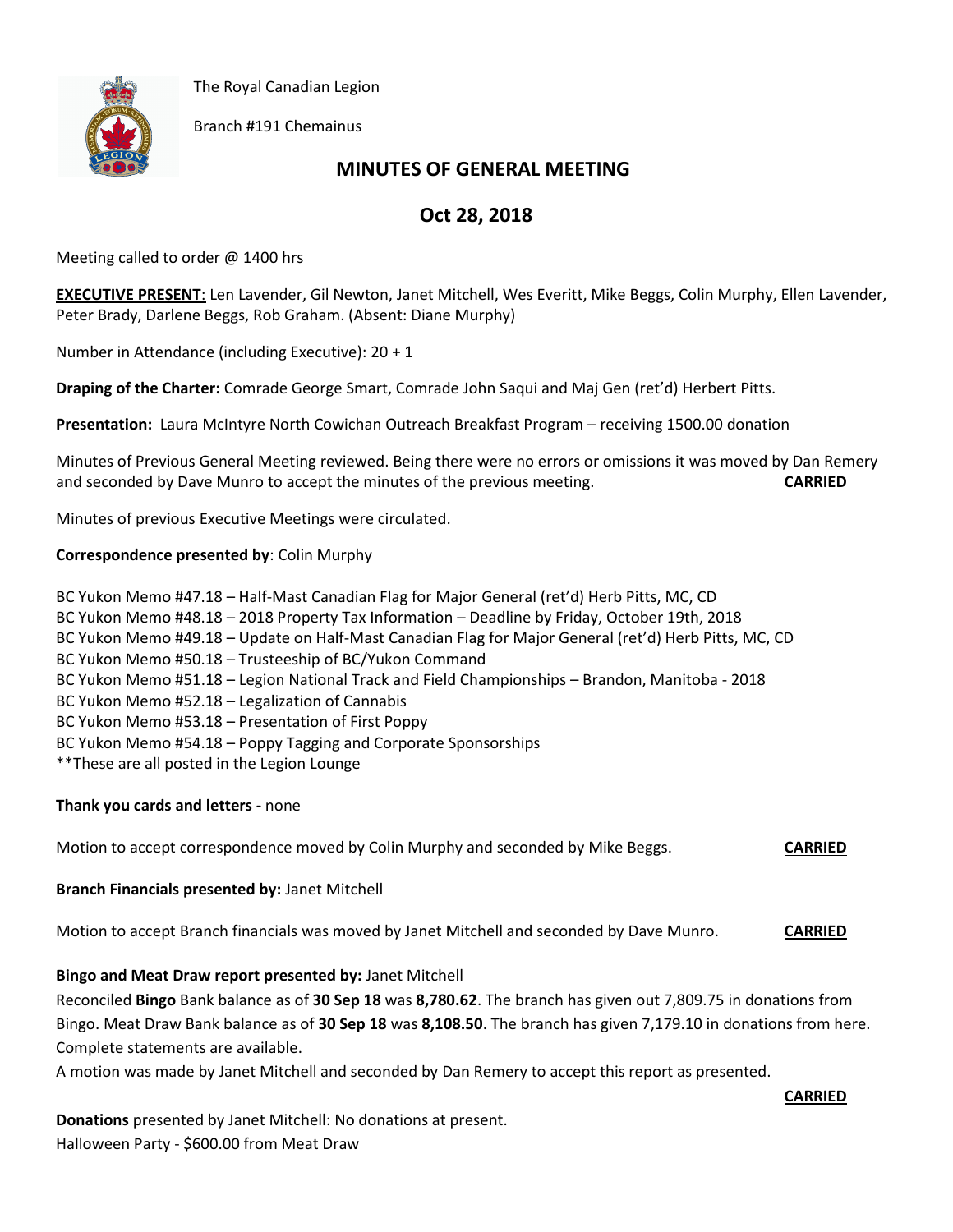Cowichan Pipers and Drummers Society - \$1500.00 from Bingo BC Wildfires - SUE - \$1500.00 from Poppy- **DENIED** Motion to accept donations by Janet Mitchell and seconded by Ellen Lavender. **CARRIED**

#### **COMMITTEE REPORTS**

#### **Membership** presented by Darlene Beggs

The following new and transferring applicants are presented for membership to the Branch: The following new and transferring applicants are presented for membership to the Branch:

- Trish Marie Topley Associate
- George Dupras Affiliate Transfer In

A motion was made by Darlene Beggs to accept these applications for membership in the Branch, seconded by Wes Everitt. **CARRIED**

**PRO** presented by: Colin Murphy – Nil Report

**Ways and Means** presented by Ellen Lavender: We are getting ready for Veterans Dinner 3 Nov.

**Sick & Visiting** presented by: Nil

**Youth & Sports** presented by Rob Graham: Will be decorating Hall after meeting for Halloween Party.

**Service Officer** presented by: Mike reported there were still 2 scooters in the bunker available. Wheel chair from the late George Smart to go to the Health Care Centre.

**Poppy** presented by Janet Mitchell: Poppy Campaign ongoing now. Still requirement for more taggers. Janet explained that widow/widowers of vets and their caregivers are now entitled to participate at Veteran's Dinner the same as the veterans. Programs are being made up for the Remembrance Day Service.

**Bar** presented by Peter Brady: Peter reported we will be hosting a Rib Night and Karaoke on 24 Nov. Carol will be looking to take 3 months off in the summer so she is looking for potential replacements if anyone knows of any. A keg of beer has been donated by Pacific Western Brewing for Remembrance Day. Peter briefly explained the "Find the Joker" initiative that we will be starting 1 Dec 18 in the Lounge.

**House** presented by Gil Newton: Gil reported some general maintenance has been ongoing. The water service has now been restored to normal as the work is complete outside.

**Zone Report** presented by Wes Everitt: Next Zone Mtg will be at Britannia Legion #7 04 Nov 18 – Mike Beggs will attend.

**Honours and Awards** presented by Wes Everitt: Nil Report

**Sgt-at-Arms presented** by Wes Everitt: 1<sup>st</sup> of the Remembrance Day visits will commence with Health Care Centre. 108 crosses are out in the cemetery on veteran's sites and Wes thanked Gil, Dorothy, Gordon and Dave for their efforts.

A motion was made by Mike Beggs and seconded by Nora Fisher to accept the committee reports. **CARRIED**